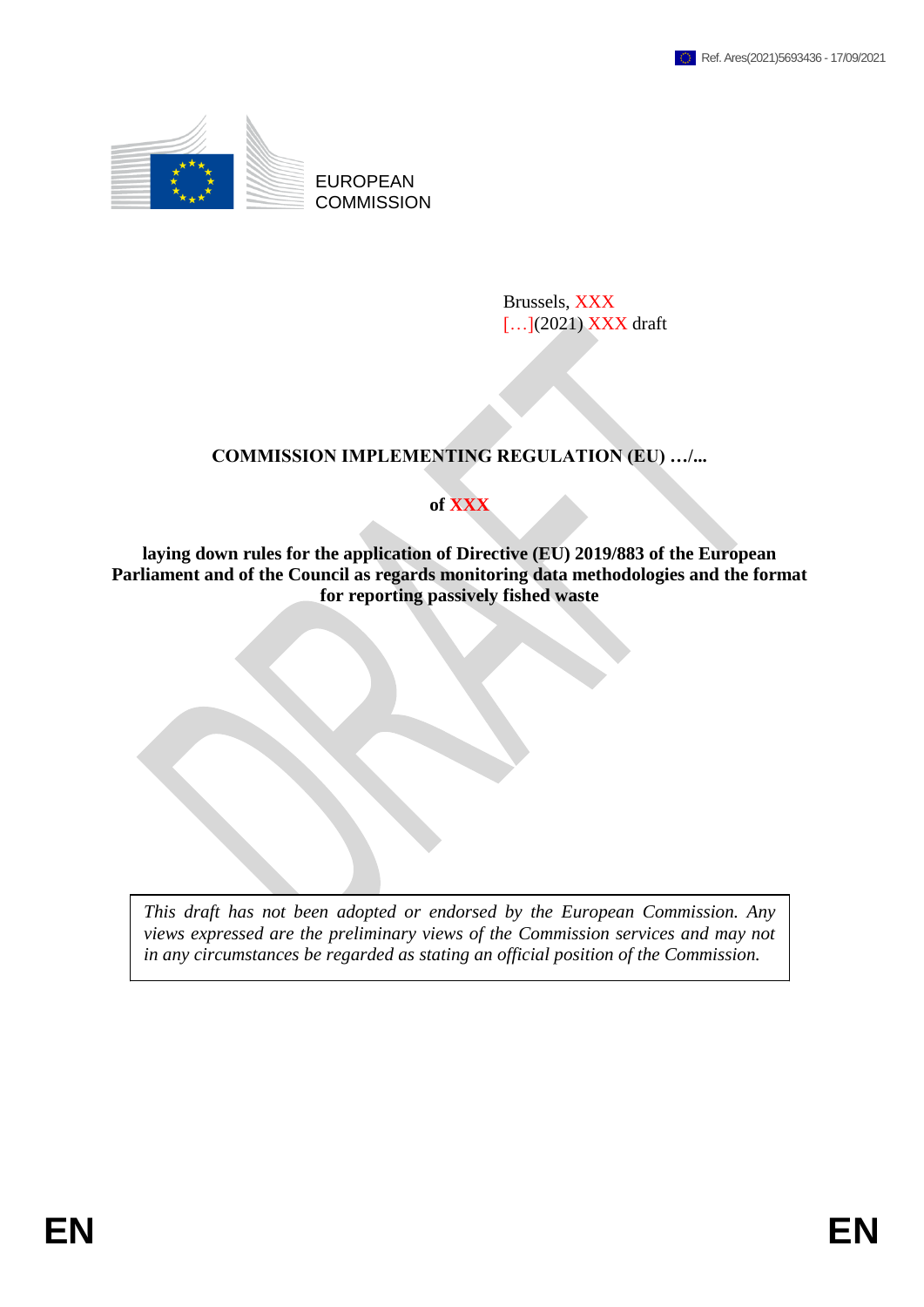## **COMMISSION IMPLEMENTING REGULATION (EU) …/...**

### **of XXX**

### **laying down rules for the application of Directive (EU) 2019/883 of the European Parliament and of the Council as regards monitoring data methodologies and the format for reporting passively fished waste**

#### THE EUROPEAN COMMISSION,

Having regard to the Treaty on the Functioning of the European Union,

Having regard to Directive (EU) 2019/883 of the European Parliament and of the Council of 17 April 2019 on port reception facilities for the delivery of waste from ships, amending Directive 2010/65/EU and repealing Directive  $2000/59/EC<sup>1</sup>$ , and in particular Article 8(7), second subparagraph, thereof,

#### Whereas:

- (1) In accordance with Article 8(7) of Directive (EU) 2019/883, Member States are to ensure that monitoring data on the volume and quantity of passively fished waste are collected and reported to the Commission.
- (2) The Eurostat Manual on Waste Statistics<sup>2</sup> should inform high-quality, harmonised and efficient waste statistics in accordance with Regulation (EC) No 2150/2002 of the European Parliament and of the Council<sup>3</sup> and consistent with Directive 2008/98/EC of the European Parliament and of the Council<sup>4</sup>, allowing the comparison of data across Member States.
- (3) Directive 2002/59/EC of the European Parliament and of the Council<sup>5</sup> provides the electronic reporting of the advanced waste notification which includes information on passively fished waste and a specific methodology is required for the collection of passively fished waste information from fishing vessels which are subject to Directive (EU) 2019/883 but are excluded from the scope Directive 2002/59/EC.
- (4) It is not always possible or cost-effective to measure both the mass and the volume of passively fished waste. Therefore, Member States should be allowed to estimate mass as a function of volume or volume as a function of mass using an estimate of passively fished waste density adequate for their circumstances.
- (5) In order ensure homogeneity, quality and comparability of the data collected for monitoring the volume and quantity of passively fished waste in all Member States,

 $\mathbf{1}$ OJ L 151, 7.6.2019, p. 116.

<sup>2</sup> ʻManual on waste statistics - A handbook for data collection on waste generation and treatment' [2013 edition], Eurostat Methodologies and Working papers, doi:10.2785/4198

<sup>&</sup>lt;sup>3</sup> Regulation (EC) No 2150/2002 of the European Parliament and of the Council of 25 November 2002 on waste statistics (OJ L 332, 9.12.2002, p. 1).

<sup>&</sup>lt;sup>4</sup> Directive 2008/98/EC of the European Parliament and of the Council of 19 November 2008 on waste and repealing certain Directives(OJ L 312, 22.11.2008, p. 3).

<sup>&</sup>lt;sup>5</sup> Directive 2002/59/EC of the European Parliament and of the Council of 27 June 2002 establishing a Community vessel traffic monitoring and information system and repealing Council Directive 93/75/EEC (OJ L 208, 5.8.2002, p. 10).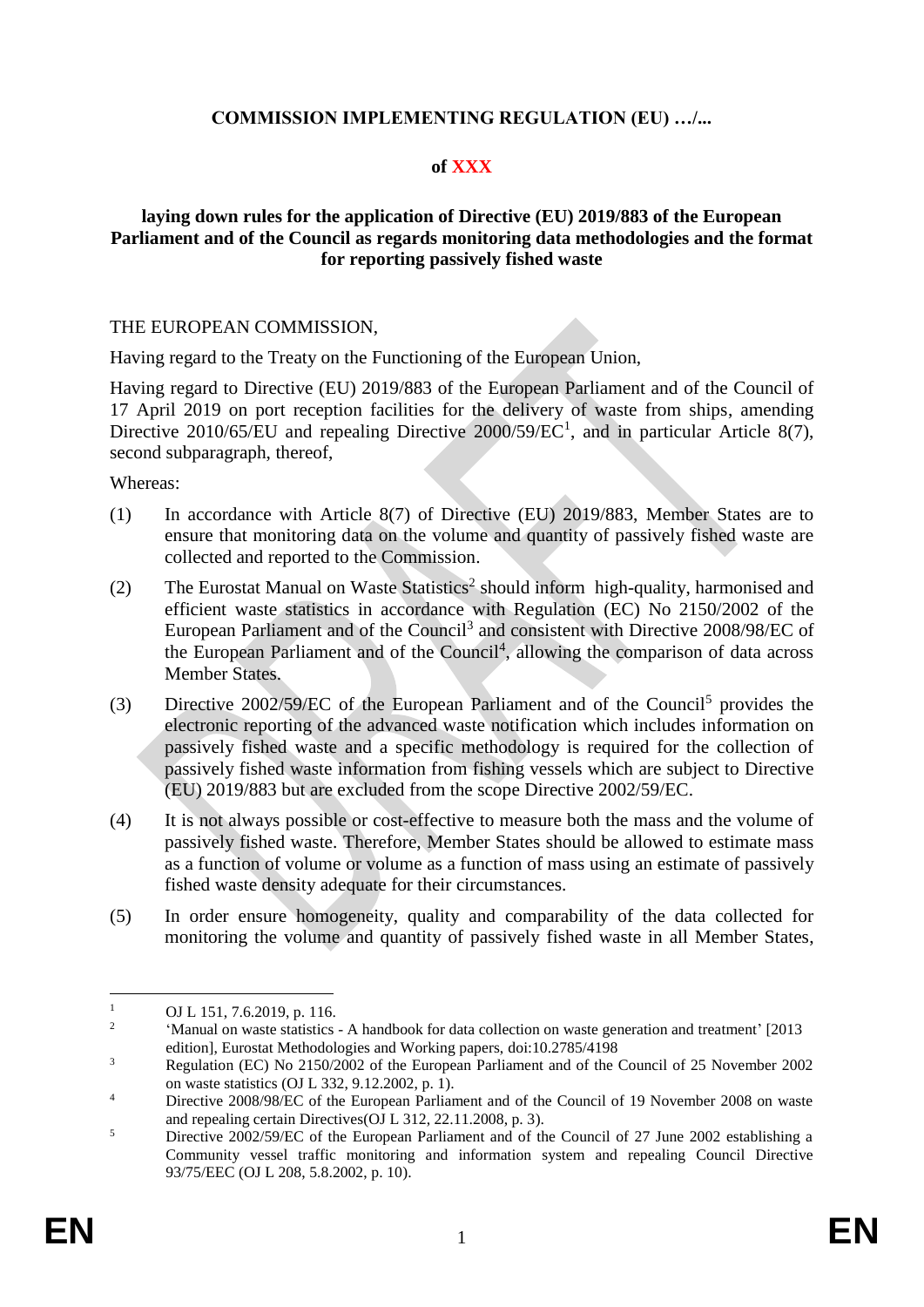implementing acts adopted pursuant Directive (EU) 2019/883 should take the form of implementing regulations.

(6) The measures provided for in this Regulation are in accordance with the opinion of the Committee on Safe Seas and Prevention of Pollution from Ships,

# HAS ADOPTED THIS REGULATION:

### *Article 1*

- 1. The method for the collection of data on the volume and mass of passively fished waste by the Member States shall be consistent with the Eurostat Manual on Waste Statistics.
- 2. For fishing vessels falling within the scope of Directive 2002/59/EC, the collection of data on passively fished waste shall be based on the information provided in the advance waste notification in accordance with Article 6 of Directive (EU) 2019/883.
- 3. For fishing vessels falling outside the scope of Directive 2002/59/EC, the collection of data on passively fished waste shall be based on one of the following methods described in the Eurostat Manual on Waste Statistics:
	- surveys;
	- administrative or other sources;
	- statistical estimation procedures;
	- a combination of the methods referred to in points (a), (b), and (c).

## *Article 2*

- 1. Passively fished waste shall be reported in accordance with the components set out in Table 1 of the Annex.
- 2. Passively fished waste may include abandoned, lost or otherwise discarded fishing gear, which may be reported separately from other marine litter.
- 3. The mandatory and voluntary elements for the reporting of passively fished waste are set out in Table 2 of the Annex.
- 4. The reporting format for passively fished waste and the method for aggregation is set out in Table 3 of the Annex.

## *Article 3*

- 1. The amount of passively fished waste shall be reported in volume and mass.
- 2. Where appropriate, the conversion of volume (V) to mass (m) shall be calculated with the following formula:

### $m = pV$

Where p is the estimated density of the material (kgm<sup>-3</sup>),  $m$  is mass (kg) and  $V$  is the volume  $(m^3)$ .